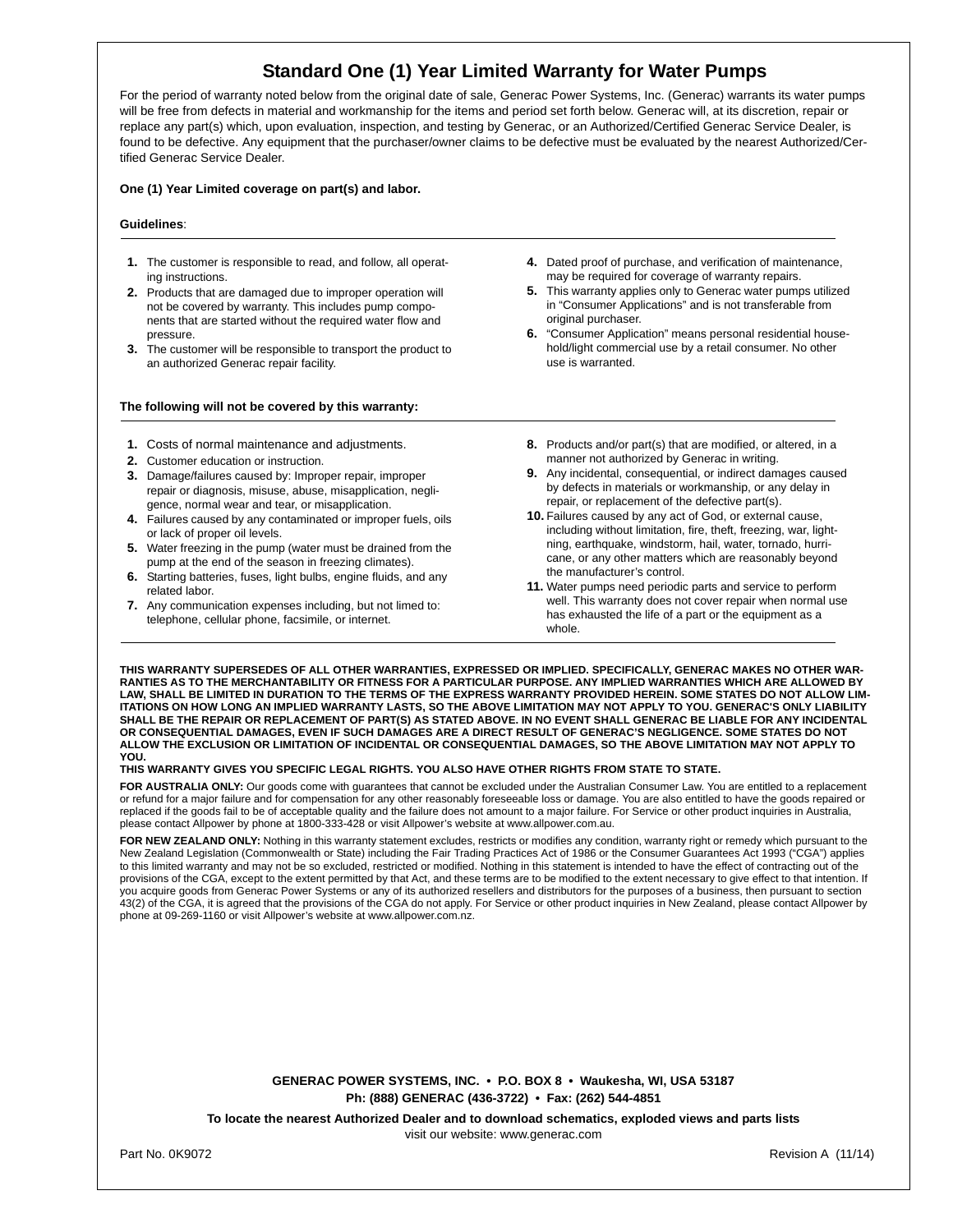# **Garantía limitada estándar de un (1) año para bombas de agua**

Para el periodo de garantía indicado a continuación desde la fecha original de venta, Generac Power Systems, Inc. (Generac) garantiza que sus bombas de agua están libres de todo defecto en el material y en la mano de obra para los elementos y periodo indicados a continuación. Generac, según su propio criterio, reparará o sustituirá cualquier componente o componentes que, una vez evaluados, inspeccionados y probados por Generac, o por un servicio técnico Generac certificado o autorizado, se consideren defectuosos. Cualquier equipamiento que el comprador/propietario reclame como defectuoso deberá ser evaluado por el servicio técnico Generac certificado o autorizado más cercano.

## **Cobertura limitada de un (1) año en componentes y mano de obra.**

# **Directrices:**

- **1.** El cliente es responsable de leer y seguir todas las instrucciones de funcionamiento.
- **2.** La garantía no cubrirá los productos dañados por un funcionamiento inadecuado. Esto incluye los componentes de la bomba que arranquen sin la presión y el caudal de agua necesarios.
- **3.** El cliente será responsable de transportar el producto a un taller de reparación Generac autorizado.

#### **Esta garantía no cubrirá los siguientes aspectos:**

- **1.** Costes de mantenimiento y ajustes normales.
- **2.** Formación o educación del cliente.
- **3.** Daños/averías provocados por: reparación inadecuada, diagnóstico inadecuado, mal uso, abuso, negligencia o desgaste normal.
- **4.** Averías provocadas por combustibles o aceites inadecuados o contaminados, o niveles de aceite incorrectos.
- **5.** Congelación del agua en la bomba (el agua de la bomba debe drenarse al final de la temporada en climas fríos).
- **6.** Baterías de arranque, fusibles, bombillas, líquidos del motor y cualquier trabajo relacionado.
- **7.** Todos los gastos de comunicación incluyendo, entre otros, teléfono, teléfono móvil, fax o internet.
- **4.** Para la cobertura de las reparaciones en garantía, se requerirá un justificante de la compra fechado y la verificación del mantenimiento.
- **5.** Esta garantía sólo se aplica a las bombas de agua Generac utilizadas en "Aplicaciones domésticas" y no es transferible por el comprador original.
- **6.** "Aplicación doméstica" significa uso comercial ligero/uso doméstico personal para un usuario final. No se garantiza ningún otro uso.
- **8.** Productos y/o componentes que se modifiquen, o alteren, de manera no autorizada por escrito por parte de Generac.
- **9.** Cualquier daño accidental, consecuente o indirecto provocado por defectos en el material o la mano de obra, o cualquier daño en la reparación o sustitución del o de los componentes defectuosos.
- **10.** Averías provocadas por cualquier acto de fuerza mayor, o causa externa, incluyendo entre otros, incendios, robos, congelación, guerras, relámpagos, terremotos, tempestades de viento, granizo, agua, tornados, huracanes, o cualquier otro motivo que se escape del control del fabricante.
- **11.** Las bombas de agua necesitan componentes y mantenimiento periódico para su funcionamiento correcto. Esta garantía no cubre la reparación cuando el uso normal agote la vida útil del componente o de todo el equipo.

**ESTA GARANTÍA SUSTITUYE CUALQUIER OTRA GARANTÍA, EXPRESA O IMPLÍCITA. ESPECÍFICAMENTE, GENERAC NO OFRECE NINGUNA OTRA GARANTÍA EN CUANTO A LA COMERCIALIZACIÓN O IDONEIDAD PARA UN PROPÓSITO PARTICULAR. CUALQUIER GARANTÍA IMPLÍCITA PERMITIDA POR LA LEY TENDRÁ UNA VIGENCIA LIMITADA A LOS TÉRMINOS DE LA GARANTÍA EXPRESA AQUÍ INCLUIDOS. ALGUNOS ESTADOS NO PERMITEN LIMITACIONES EN LA DURACIÓN DE UNA GARANTÍA IMPLÍCITA, POR LO QUE LA LIMITACIÓN ARRIBA INDICADA NO SERÁ DE APLICACIÓN. LA ÚNICA RESPONSABILIDAD DE GENERAC SERÁ LA REPARACIÓN O SUSTITUCIÓN DE LOS COMPONENTES ARRIBA INDICADOS. EN NINGÚN CASO GENERAC SERÁ RESPONSABLE DE NINGÚN DAÑO INCIDENTAL O CONSECUENTE, INCLUSO SI TALES DAÑOS SON RESULTADO DIRECTO DE UNA NEGLIGENCIA DE GENERAC. ALGUNOS ESTADOS NO PERMITEN LA EXCLUSIÓN O LIMITACIÓN DE DAÑOS CONSECUENTES O INCIDENTALES, POR LO QUE LA LIMITACIÓN ARRIBA INDICADA NO SERÁ DE APLICACIÓN.** 

# **ESTA GARANTÍA LE CONCEDE DERECHOS LEGALES ESPECÍFICOS. TAMBIÉN TIENE OTROS DERECHOS DE ESTADO A ESTADO.**

**SÓLO PARA AUSTRALIA:** Nuestros productos se presentan con garantías que no se pueden excluir en virtud de la Ley del Consumidor de Australia. Usted tiene derecho a un reemplazo o sustitución por una avería grave y a una compensación por cualquier otro daño o pérdida razonablemente previsible. Asimismo, también tiene derecho a la reparación o sustitución de los productos si estos no cumplen con la calidad aceptable y si la avería no constituye una avería importante. Para el servicio técnico y otras preguntas relacionadas con el producto en Australia, contacte con Allpower al teléfono 1800-333-428 o visite el sitio web www.allpower.com.au de Allpower.

**SÓLO PARA NUEVA ZELANDA:** Nada en esta declaración de garantía excluye, restringe o modifica ninguna condición, derecho de garantía o remedio que de conformidad con la legislación de Nueva Zelanda (Commonwealth o Estado), incluyendo la Ley sobre Prácticas de Comercio Justo de 1986 o la Ley de Garantías del Consumidor de 1993 ("CGA" por sus siglas en inglés), se aplique a esta garantía limitada y no puede ser así excluida, restringida o modificada. Nada en esta declaración se prevé que tenga el efecto de renuncia de las cláusulas de la CGA, excepto en la medida que así lo permita dicha Ley, y estos términos se modificarán en la medida que sea necesario para dar efecto a tal intención. Si adquiere productos de Generac Power Systems, o de cualquiera de sus revendedores o distribuidores autorizados con fines empresariales, entonces, de conformidad con el artículo 43(2) de la CGA, se acuerda que no se apliquen las cláusulas de la CGA. Para el servicio técnico y otras preguntas relacionadas con el producto en Nueva Zelanda, contacte con Allpower al teléfono 09-269-1160 o visite el sitio web www.allpower.com.nz de Allpower.

> **GENERAC POWER SYSTEMS, INC. • P.O. BOX 8 • Waukesha, WI, USA 53187 Tel.: (888) GENERAC (436-3722) • Fax: (262) 544-4851**

**Para localizar el distribuidor autorizado más cercano y para descargar los esquemas, vistas ampliadas y listas de componentes** visite nuestro sitio web: www.generac.com